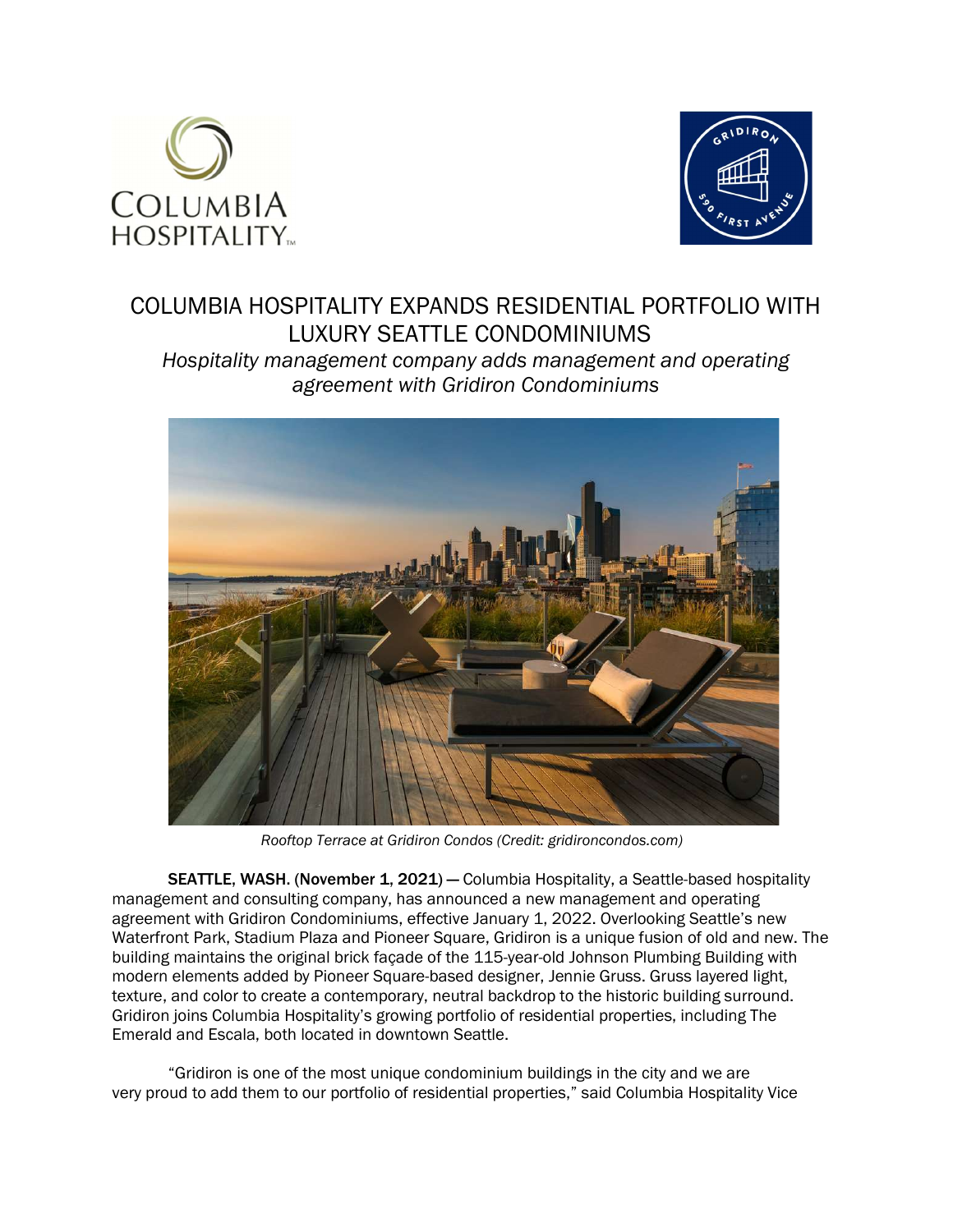President of Residential Services, Michael Kosmin. "Columbia represents the high-rise luxury market throughout the Northwest in addition to our many hotel and resort properties, and we focus on the things that matter most: homeowners, resident and team member experiences, service, hospitality, and board satisfaction. We apply the same principals of hospitality to our residential operations as we do our luxury hotels and resorts and are looking forward to working with the team and homeowners at Gridiron."

Gridiron offers residents industrial-chic living with luxury amenities. Residences' nine-foot ceilings and quality finishes like hard-surface flooring, energy-efficient appliances, gas stovetops, polished Pental quartz countertops, backsplashes, and under-cabinet lighting elevate the everyday living experience. The rooftop deck and indoor and outdoor entertainment spaces are accompanied by a 360-degree terraced deck, dog run, and outdoor fireplace among other amenities.

"The association's board of directors looks forward to partnering with Columbia Hospitality and feels that the organization's values-centered philosophy and commitment to elevating the experience for homeowners will ensure Gridiron continues to stand out as a premier property in downtown Seattle," said Kevin Gibbons, the president of the Gridiron homeowners' association. "We could not think of a better team to provide outstanding service for our homeowners and residents."

Gridiron offers floor plans from studio up to two-bedroom units and is conveniently located within walking distance to Seattle's new waterfront, Pioneer Square, and the Stadium District. A few condominiums remain for sale, contact Daniels Real Estate for details.

#### # # #

## About Columbia Hospitality

Columbia Hospitality (Columbia) is a national management and consulting company established in 1995 by founder and CEO John Oppenheimer. Their growing portfolio includes award-winning hotels and resorts, premier residential communities, restaurants and bars, private and public golf clubs, conference centers, and distinctive venues. Columbia creates exceptional experiences for guests and team members while achieving phenomenal results for property owners. Columbia has also consulted on hundreds of hospitality projects worldwide, delivering a high level of customized service to partners and investors. For more information about Columbia and to view the entire portfolio, visit https://www.columbiahospitality.com.

### About Gridiron

A stunning combination of the historic and contemporary, Gridiron is a community of 107 glasssheathed residences that have been constructed from the ground up while carefully preserving the brick facade of the 115-year-old iconic Johnson Plumbing building in Pioneer Square. The restored masonry exterior on the first floor combined with warm brick and rustic beams will be the backdrop for upcoming retail tenants.

Building amenities include a lobby with concierge services, Penthouse Club with kitchen, rooftop terrace with 360° views, state-of-the-art fitness center, co-working lounge, wine, bicycle and personal storage, and a pet lounge and play area. For more information on Gridiron condominiums, visit www.gridironcondos.com.